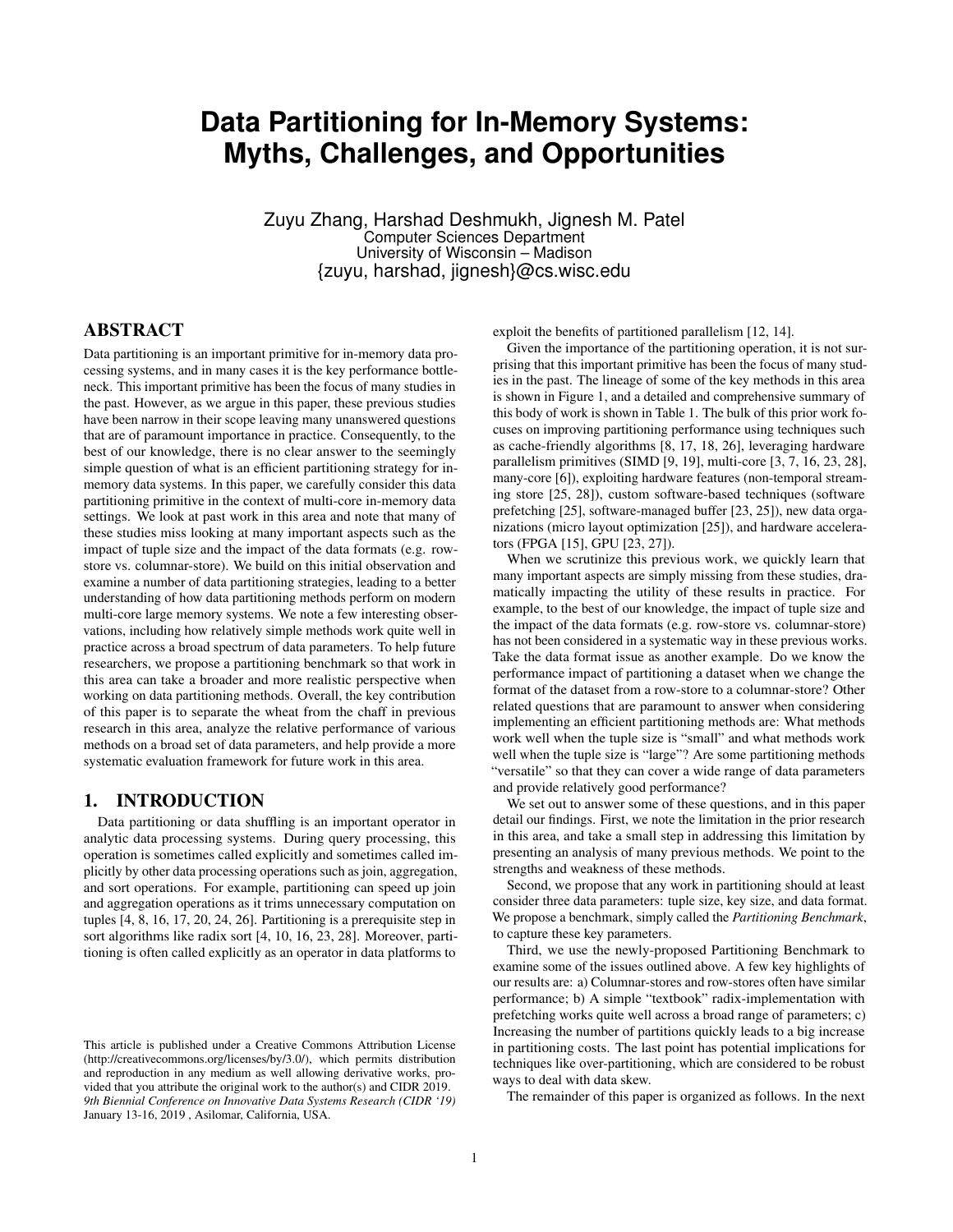<span id="page-1-0"></span>

Figure 1: Radix Partition Strategies

section, we look at the parameters that have been used in previous work and compare those to the ones in an end-to-end benchmark, TPC-H. In Section [3](#page-1-1) we propose the Partitioning Benchmark. Section [4](#page-2-1) describes a few popular radix partitioning-based techniques, and Section [5](#page-4-0) contains the experimental results. Section [6](#page-6-0) briefly discusses previous work on partitioning. We present our concluding remarks in Section [7.](#page-6-1)

#### 2. PARAMETER SPACE

The data-related parameters that can affect the performance of data partitioning are large, and in our work we focus on a limited set of key parameters. These parameters are: tuple size, key size, storage format, and number of partitions.

#### 2.1 Tuple size, Key size, and Data format

Let us consider the parameter *tuple size* first. For our purpose we consider a tuple to have a key and a payload. The internal structure of the payload is not important, and we are only concerned with its size. The *key size* though is important as some methods only work with certain key sizes. The tuple size represents how many bytes of data must be moved for each input tuple across the partitioning operation, but the input data format (we consider row-store and columnar-store) can also impact the cost of moving the data.

As shown in Table [1,](#page-2-0) most prior work consider fixed size (8 or 16 bytes) tuples with numeric columns, and limited payload sizes.

However, queries and datasets are much more complicated in practice. As a comparison point, consider the TPC-H benchmark [\[2\]](#page-7-21). Figure [2](#page-1-2) shows three values for a selected set of queries in which the *Lineitem* table is involved. The first measure is the projected attributes from the *Lineitem* table, which represents the "effective tuple size" for that query. Conceptually this measure represents the size of the tuple on which that query operates. The other measures are the size of the keys in the GROUP BY and the ORDER BY clauses, and are the"key size" that a partitioning operation has to work with.

The solid lines show the common tuple sizes considered by related work (4, 8, and 16 bytes). Figure [2](#page-1-2) highlights a gap between what has been considered in evaluating partitioning methods in prior work and what is needed by TPC-H queries. As we will show later, these sizes have a large impact on performance and applicability of partitioning methods.

Next, let us look at another dimension, which is the storage format of input tables. Many previous works represent the columnar-store as a Binary Association Table (BAT) [\[8,](#page-7-1) [17,](#page-7-3) [18\]](#page-7-12), where each column consists of the values and the tuple id. Thus, only the key column is partitioned, and the other columns are untouched. Partitioning is considered "done" when a partition file is produced with tuple ids for the "value" component of the output. However, this leaves the open question of what happens if one needs the actual values in

<span id="page-1-2"></span>

Figure 2: Width of tuple required for partitioning to execute various TPC-H queries. The lines at 4, 8, and 16 bytes indicates the tuple width considered by related work. For this analysis, we assume that the *Decimal*, *Date*, and *year* columns occupy 8, 8, and 4 bytes, respectively, while a variable-length attribute uses its maximal length.

the output (as one often does when considering end-to-end query performance).

Now, consider a storage format in which actual data values are present (rather than tuple ids). Figure [3](#page-1-3) shows the end-to-end partition time using a standard radix partitioning approach (described in detail later in Section [4.1\)](#page-2-2) with 32 partitions, with data in both the row-store and the columnar-store formats, when running in a single thread. Although the columnar-store is generally faster than the row-store in the *Histogram* computation phase, the *Output* phase is much slower due to more TLB misses. For the  $\text{col-4-16}$  case, the large payloads (16 bytes) result in additional cache misses making that a more expensive format (compared to  $r \circ w - 4 - 16$ ) to partition. Thus, considering only BAT files misses the case when (even in a columnar database) actual payloads have to be outputted.

<span id="page-1-3"></span>

Figure 3: Storage format impact on Radix Partitioning 1 billion tuples with 32 partitions using just 1 thread. The dataset names are coded as **format-keysize-payloadsize**; for example, **col-4-16** is a dataset with two columns, 4 and 16 bytes, stored in a columnar storage format. The three key phases of radix partitioning are shown, the initial histogram creation phase, creating offsets, and the final output. The second phase takes negligible amount of time.

#### <span id="page-1-1"></span>3. PARTITION BENCHMARK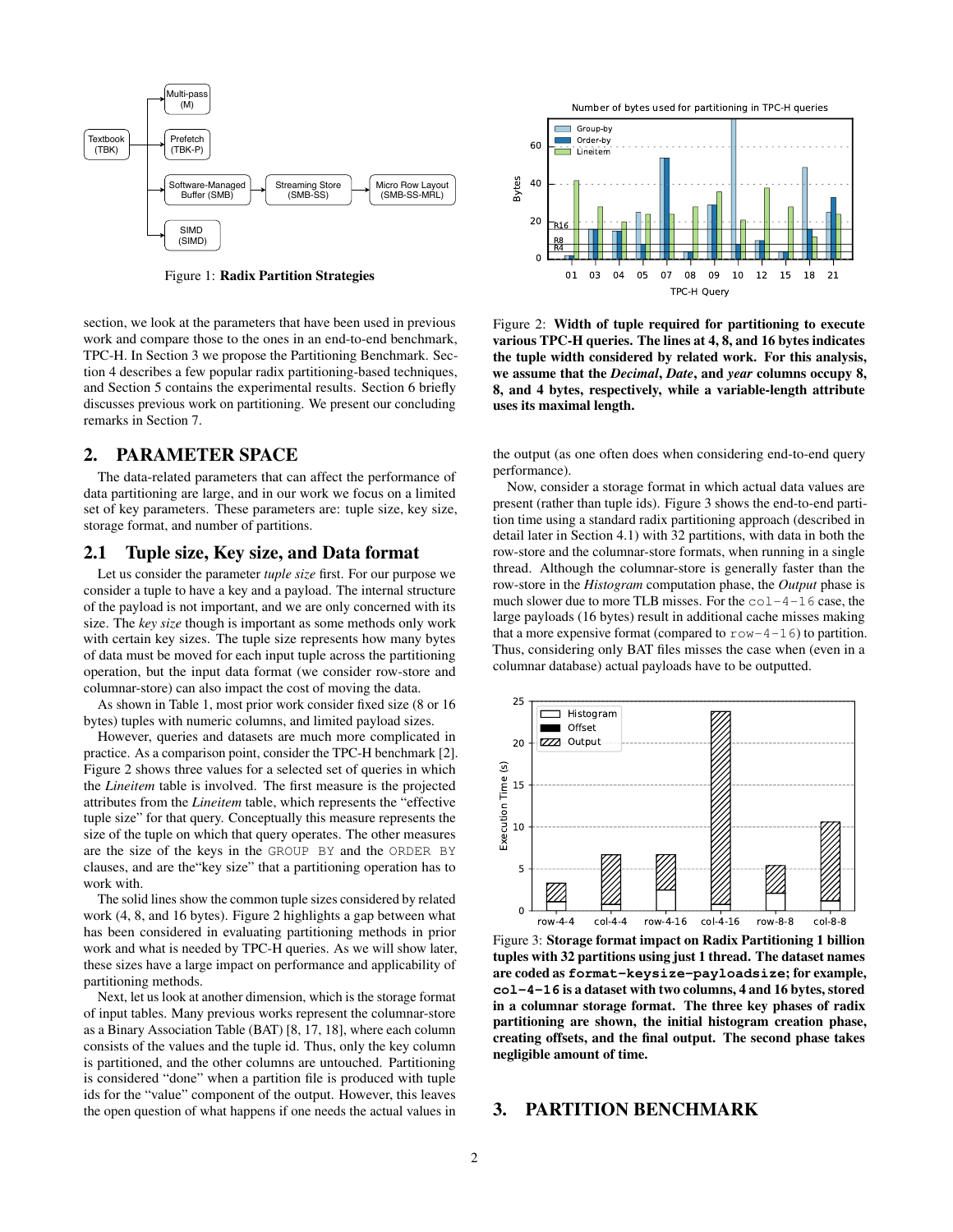<span id="page-2-0"></span>

| Paper                                                                                                                             | <b>Approaches</b>   | <b>Radix bits</b>    | tuple size <sup><math>\dagger</math></sup> | <b>Number of Threads</b>                         |  |  |  |
|-----------------------------------------------------------------------------------------------------------------------------------|---------------------|----------------------|--------------------------------------------|--------------------------------------------------|--|--|--|
| Boncz et al. [8], Mane-                                                                                                           | M                   | $1-23$               | 4/4                                        |                                                  |  |  |  |
| gold et al. [17, 18]                                                                                                              |                     |                      |                                            |                                                  |  |  |  |
| Cieslewicz et al. [11]                                                                                                            | M                   | $1 - 18$             | 8/8                                        | $1, 2, 4, 8, 16, \& 32$                          |  |  |  |
| Kim et al. $\overline{16}$                                                                                                        | M, SIMD             | $6 - 20$             | 4/4                                        | 4,8                                              |  |  |  |
| Satish et al. [23]                                                                                                                | M, SMB              | 8                    | 4, 8, 16, 4/4                              | 8                                                |  |  |  |
| Wassenberg et al. [28]                                                                                                            | SMB-SS              | 8                    | 4, 4/4                                     | $1 - 8$                                          |  |  |  |
| Blanas et al. [7]                                                                                                                 | M                   | $4, 6, 8-13, 15, 17$ | 8/8                                        | 6/12 on Intel Nehalem, 8/64 on Sun UltraSPARC T2 |  |  |  |
| Albutiu et al. [3]                                                                                                                | TBK                 | $5 - 11$             | 8/8                                        | 2, 4, 8, 16, 32, 64                              |  |  |  |
| Balkesen et al. [5]                                                                                                               | M                   | $12 - 16$            | 4/4, 8/8                                   | $1 - 8$                                          |  |  |  |
| Balkesen et al. [4]                                                                                                               | SMB-SS              | $2 - 11$             | 4/4                                        | 1, 2, 4, 8, 16, 32, 64                           |  |  |  |
| Polychroniou et al. [20]                                                                                                          | SIMD, SMB-SS        | $2 - 13$             | $4-4, 8-8$                                 | $1-16$                                           |  |  |  |
| Schuhknecht et al. [25]                                                                                                           | TBK, TBK-P,<br>SMB, | $5 - 14$             | 4/4, 8/8                                   | 1                                                |  |  |  |
|                                                                                                                                   | SMB-SS, SMB-SS-MRL  |                      |                                            |                                                  |  |  |  |
| Cho et al. $[10]$                                                                                                                 | TBK                 | $5 - 12$             | 8/8, 10/90                                 | $1 - 32$                                         |  |  |  |
| Polychroniou et al. [19]                                                                                                          | TBK, SMB, SIMD      | $3-13$               | $4, 4-4$                                   | 1, 3, 7, 15, 30, 61, 122, 244                    |  |  |  |
| Schuh et al. [24]                                                                                                                 | M, SMB-SS           | $8 - 16$             | 4/4                                        | 4, 8, 16, 32, 60, 120                            |  |  |  |
| Kara et al. [15]                                                                                                                  | SMB-SS              | $8 - 13$             | 4/4                                        | 1, 2, 4, 8, 10                                   |  |  |  |
| Stehle et al. [27]                                                                                                                | М                   | 8                    | 4, 8, 4/4, $8/8$   12                      |                                                  |  |  |  |
| Barthels et al. [6]                                                                                                               | M                   | N/A                  | 8/8                                        | 128, 256, 512, 1024, 2048, 4096 cores            |  |  |  |
| ta and a state of the state of the state of the state of the state of the state of the state of the state of the<br>$\cdots$<br>. |                     |                      |                                            |                                                  |  |  |  |

<sup>†</sup> Tuple size notations: key column only (e.g., 4), key/payload sizes in the row-store (e.g., 4/4), key-payload size in the columnar-store (e.g., 4-4).

Table 1: Previous work on radix-based data partitioning methods. The tags for the key approaches are introduced in Figure [1.](#page-1-0)

We propose a partitioning benchmark to encourage a more holistic evaluation of data partitioning methods. The benchmark has four key parameters: 1) the tuple size, 2) the key size, 3) the storage format, and 4) the number of partitions. Note that these parameters are independent of each other and are important characteristics of the physical organization of data in a table. The default benchmark has 1 billion tuples, which is the only case we consider in this paper.

There are two key sizes in the benchmark (8 and 10 bytes), three payload sizes (8, 90, and 92 bytes), and two data for-<br>mats (row-store and columnar-store). We aim to balance mats (row-store and columnar-store). the complexity of the benchmark and the factors that impact partitioning methods. Thus, to run the entire benchmark one only uses the 5 combinations that are shown in Table [2.](#page-2-3) The names for each of the 5 datasets in the benchmark is simply the storageformat-keysize-payloadsize string. For example,  $row-10-90$  refers to the (100 GB) dataset in row-store with 10-byte keys and 90-byte payloads. For 100-byte tuples, both the keys and payloads are simply treated as character arrays, as in the Sort Benchmark [\[1,](#page-7-24) [13\]](#page-7-25). In fact, we use a modified version of the Sort Benchmark as the data generator for the Partition Benchmark. The keys generated follow both a uniform and a skew distribution.

In Table [1,](#page-1-0) we also show the key and payload sizes that have been used in previously proposed partitioning strategies. As one can quickly observe, many of the previous methods have used limited datasets to draw conclusions about partitioning performance.

The last component of the benchmark is reporting number for a varying number of partitions. For this parameter, we aim to cover a broad spectrum of hardware characters, including the TLB capacity, and L1/L2/L3 cache sizes. The benchmark requires reporting results for 8, 64, 512, 4K, and 32K partitions.

# <span id="page-2-1"></span>4. RADIX PARTITIONING TECHNIQUES

Radix partitioning is a starting point for partitioning in a modern processor with TLB, and we use this as the initial "textbook" implementation, called *TBK* in Figure [1.](#page-1-0) In this section, we also

<span id="page-2-3"></span>

| storage | key size | payload | TBK      | <b>SMB</b>   | <b>SIMD</b> |
|---------|----------|---------|----------|--------------|-------------|
| format  |          | size    | $(-P/M)$ | $(-SS)$      |             |
|         |          |         |          | $/$ -MRL $)$ |             |
| row     | 10       | 90      |          |              |             |
|         |          | 8       |          |              |             |
| column  | 10       | 90      |          |              |             |
|         | 8        | 92      |          |              |             |
|         |          | 8       |          |              |             |

† Only applicable to the key column.

Table 2: Partition Strategies in the Partition Benchmark

describe key previous implementation techniques of radix partitioning that improve on the canonical version, including prefetching, multi-pass, software-managed buffer, and non-temporal streaming store. (These methods are also shown in Figure [1.](#page-1-0)) We also discuss whether these techniques apply to the columnar-store and different tuple sizes cases. In the interest of space, we omit the SIMD approach, and refer the interested readers to the work by Polychroniou et al. [\[19,](#page-7-14) [20\]](#page-7-4).

#### <span id="page-2-2"></span>4.1 Textbook Radix Partitioning Algorithm

The basic not-in-place radix partitioning, which we abbreviate as TBK, operates in three phases as shown in Algorithm [1.](#page-3-0) By not-in-place, we mean that we do not modify the inputs, but instead have dedicated space for the partitioned output. All the partitions in the output are stored continuously.

In the first *Histogram* phase, a histogram is computed for all the partitions. The *Offset* phase then calculates the starting index position value in the output (per partition) by computing the prefix sum of the histogram. Finally, the *Output* phase writes the input tuples to the corresponding partitions in the output at the index calculated previously. Each partition keeps track of its index for the next tuple location. Note that the second pass dominates the overall execution time as it incurs "random" writes. (Even in the in-memory settings, the random write patterns are important, as we discuss below.)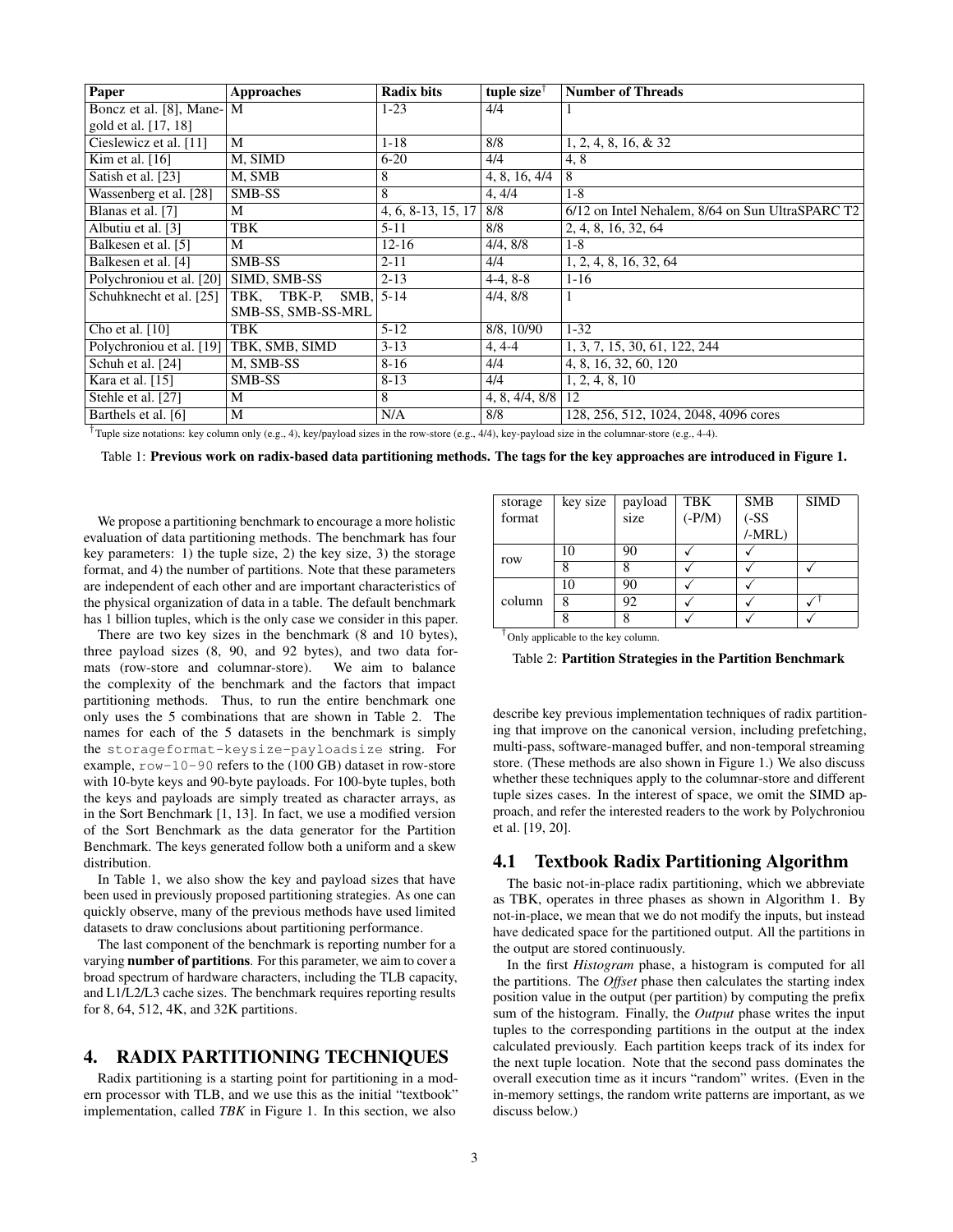#### <span id="page-3-0"></span>Algorithm 1 The Textbook Radix Partitioning Algorithm

|     | 1: <b>procedure</b> RADIXPARTITION(input, output, radix bit)         |  |  |  |  |
|-----|----------------------------------------------------------------------|--|--|--|--|
| 2:  | for $i = 0$ to num tuples - 1 do                                     |  |  |  |  |
| 3:  | ++histogram[getRadixPartitionId(input[i], radix_bit)]                |  |  |  |  |
| 4:  | end for                                                              |  |  |  |  |
| 5:  | $offset \leftarrow 0$                                                |  |  |  |  |
| 6:  | <b>for</b> $i = 0$ to num partitions - 1 <b>do</b>                   |  |  |  |  |
| 7:  | $dest[i] = offset$                                                   |  |  |  |  |
| 8:  | offset $+=$ histogram[i]                                             |  |  |  |  |
| 9:  | end for                                                              |  |  |  |  |
| 10: | for $i = 0$ to num_tuples - 1 do                                     |  |  |  |  |
| 11: | partition $id \leftarrow getRadiusPartitionId(input[i], radix\_bit)$ |  |  |  |  |
| 12: | $output[dest[partition_id]] = input[i]$                              |  |  |  |  |
| 13: | ++dest[partition id]                                                 |  |  |  |  |
| 14: | end for                                                              |  |  |  |  |
|     | 15: end procedure                                                    |  |  |  |  |
|     | 16: <b>procedure</b> GETRADIXPARTITIONID(key, radix bit)             |  |  |  |  |
| 17: | $mask \leftarrow (1$ « radix bit) - 1                                |  |  |  |  |
| 18: | $\triangleright$ LSB version<br><b>return</b> (key $\&$ mask)        |  |  |  |  |
|     | 19: end procedure                                                    |  |  |  |  |
|     |                                                                      |  |  |  |  |

The radix partition has at least two ways to compute the partition id: use the most significant bits (MSB) or the least significant bits (LSB). Algorithm [1](#page-3-0) shows the LSB implementation that uses the lowest *radix* bit bits in the key column. Our partition function is based on the radix-cluster algorithm proposed by Manegold et al. [\[18\]](#page-7-12). We partition tuples based on the rightmost p bits of the key column to  $2^p$  partitions. Richter et al. [\[22\]](#page-7-26) summaries more advanced hash schemes for different data distributions.

The random writes in the *Output* phase have two performance issues: TLB misses and cache misses. In general, each partition in the output resides in its own memory page, and thus needs to use/occupy one TLB entry for the virtual address translation. If the number of partition is greater than the number of TLB entries (typically 64 on modern Intel processors), then the output phase will encounter a large number of TLB misses, impacting performance. (Future hardware that does not need TLBs and uses direct mapping will likely have a far larger tolerance to the partitioning parameter.)

With radix partitioning another technique that can help improve performance is using software prefetching hints, where by the programmer deliberately introduces prefetching instructions for anticipated *write locations*. This technique can result in better cache performance, as the the processor may fetch the memory address into the cache, and thus reduce the compulsory cache misses. This is a general optimization, and works across any tuple size.

#### <span id="page-3-3"></span>4.2 Multi-pass (M)

Boncz et al. [\[8\]](#page-7-1) observed the TLB thrashing problem, and proposed a multi-pass partition algorithm called "radix-cluster", where TBK (cf. Section [4.1\)](#page-2-2) is invoked on each pass. In each pass the input is divided into  $B$  partitions, where  $B$  is less than the number of L1 TLB entries. For example, to partition a dataset into  $2^{13}$  partitions, on a machine with 64 L1 TLB entries, 3 passes are used: the first pass partitions the data using the leftmost first 5 bits (32-way partitioning), the second uses the next 5 bits, and the last uses the next 3 bits.

# <span id="page-3-1"></span>4.3 Software-Managed Buffers (SMB)

Software-managed buffer [\[23\]](#page-7-8) was proposed as a technique to improve both TLB and cache thrashing. It assigns each partition a fixed size region (at least one cache line size) to combine the output(s). Each partition in the buffer maintains a "fill-up" status. When a partition region fills up, the tuples in the region are written to the actual output destination.

This approach introduces additional overheads, since it writes the output tuples twice. Even worse, for the second write, the cache could require the processor to fetch the corresponding cache line of the output location (for the write).

#### <span id="page-3-2"></span>4.4 Streaming Stores (SMB-SS)

Non-temporal streaming store was proposed [\[20,](#page-7-4) [25\]](#page-7-18) to avoid the cache pollution resulting from the second write that is incurred by the software-managed buffer technique. It does this by using a special instruction that leverages dedicated "write-combining" hardware registers to bypass the cache and directly transfer to the memory destinations. This approach, however, requires that the output being written must align to a fixed size (e.g., 16 or 32 bytes on Intel processors). Thus, the start index of each partition in the output must be padded to this fixed size. In other words, this method requires a buffer size that is larger than the buffer size that SMB uses when tuples do not pack nicely inside a single cache line (e.g., a 10 byte column) or are large (e.g., 90-byte column in the benchmark).

Schuhknecht et al. [\[25\]](#page-7-18) proposed a micro row layout optimization (SMB-SS-MRL) to optimize using the cache space, and to possibly reduce the number of cache accesses. Recall that when using the SMB approach, two states are maintained for each partition: the output destination for the next tuple to write, and the fill-up state of the buffer. Instead of storing these two pieces of information separately, the optimization stores them in the last entry of the buffer for each partition. Thus, in general it needs to access the cache once (and twice at most, but rarely).

#### 4.5 Parallel Radix Partitioning

While the discussion above did not consider multi-threaded execution, all these methods can be run in multi-treaded mode. One simply divides the input into subsets/sub-arrays, and assigns each sub-array to a different thread. After all threads finish computing the histogram on its own sub-array, we calculate the global offset of the output buffer for all partitions and threads. Finally, in the output phase, each thread writes the output to its own pre-computed region with no contention. In the output phase, all optimizations described above apply.

For the multi-pass (M) approach the first pass does the same described above. For the remaining passes, each thread takes as input one partitioned segment from the previous, and repartitions it into sub-partitions using different bits as the previous one.

### <span id="page-3-4"></span>4.6 Implications for Columnar-Store

When the input data is in a columnar-store format, some of the techniques above do not apply. When partitioning data in rowstore format, the tuple size is a key parameter. With a columnarstore foramt, however, the size of each of the columns also plays a critical role. The SIMD approach can only process data using the scatter instructions that can work efficiently only when the column width/size fits in the SIMD vector registers, which are 128-, 256-, or 512-bit wide. For column that are 10-, 90-, or 92-bytes wide (see in Table [2\)](#page-2-3), it is not easy to load the tuples efficiently. On the other hand, the SMB-SS approach requires that the buffer size per partition aligns with the streaming write width (e.g., 128-, 256-, or 512-bit). For a column whose size can be divided by the streaming write width, choosing the streaming write width as the miminal buffer size per partition is optimal for cache locality. Otherwise, we need to pack multiple tuples into a buffer whose size is multiple times that of the streaming write width (For example, when using the 256-bit streaming store instruction, \_mm256\_stream\_si256, and the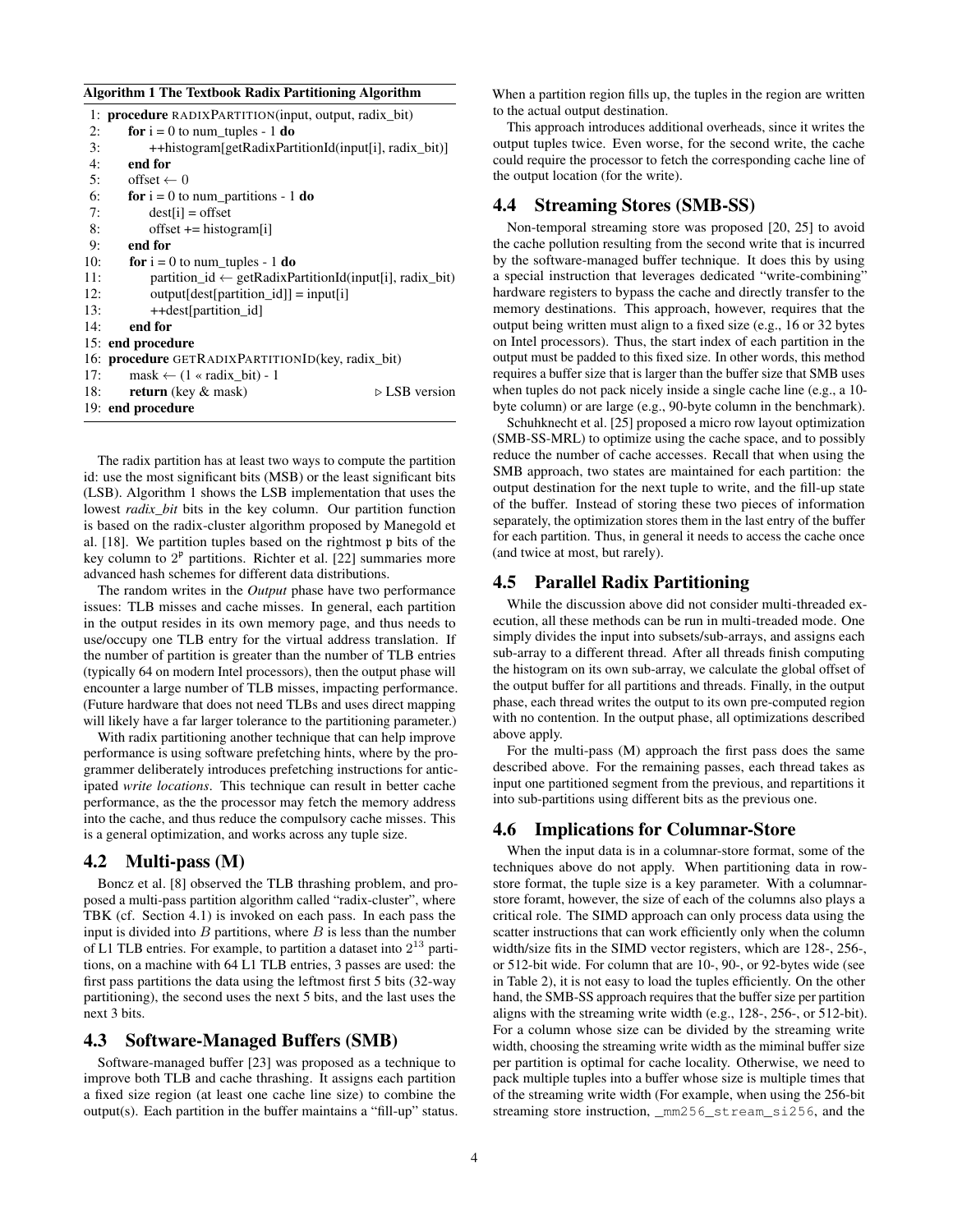<span id="page-4-1"></span>

Figure 4: Partitioning 1 billion 16-byte tuples using a single thread.

 $col-10-90$  format, we have to group 16 tuples per partition as the minimal buffer size, while  $\text{col-8-92}$  just needs to group 8). Note that the larger the buffer size, the poor the cache locality. Thus, we should choose the minimal buffer size for best performance.

#### <span id="page-4-0"></span>5. EVALUATION

In this section, we present results comparing various partitioning methods. We focus our study on the following methods: textbook radix partitioning with and without prefetching (cf. Section [4.1\)](#page-2-2), with software-managed buffer (cf. Section [4.3\)](#page-3-1), with streaming store (cf. Section [4.4\)](#page-3-2), with streaming store and a micro layout optimization (cf. Section [4.4\)](#page-3-2), and with multi-pass (cf. Section [4.2\)](#page-3-3).

We have implemented these in a stand-alone C++ program, and use the Partition Benchmark datasets (cf. Section [3\)](#page-1-1).

Our experiments were conduct on a "bare-metal" CloudLab server [\[21\]](#page-7-27). The machine has 384 GB of main memory and two 2.6 GHz Intel Xeon Gold (Skylake) processors, each with 16 physical cores. Each core has a dedicated 32 KB 8-way L1 instruction cache, a dedicated 32 KB 8-way L1 data cache, a dedicated 1 MB 16-way set L2 unified cache, and it shares a 22 MB 11-way L3 cache with other cores on the same processor. In 4KB page mode, each core has 64 entries in a 4-way L1 TLB. (There is a separate TLB for data and instructions). The measured memory bandwidth for 16 threads is 96.2 GB/s. The machine runs Ubuntu 18.04 LTS, and we compiled our programs using Clang 6.0 with -O3 flag. We ran each experiment five times, and present the average of the last four. The difference in the runtime for each experiment was typically less than 10%.

#### 5.1 Single-threaded Execution

Figure [4](#page-4-1) compares the six partitioning approaches on the two 8-8 datasets (one dataset is in a row-store format and the other in a columnar-store format). (Thoughout this paper we use a compact representation to show performance results, as exemplified by this figure. In each figure, we use a different color for each partitioning algorithm, and we use a different icon shape to distinguish between the row-store and the column-store cases. The x-axis is partitioned into buckets as separated by vertical lines, and in each bucket, we show the results for each algorithm and for each storage format.)

From Figure [4,](#page-4-1) we observe that the storage formats do not have a large impact on performance. However, we note that are certain "cliff" points around the TLB sizes and there is a difference in behavior when the number of partitions is above or below that



Figure 5: Partitioning 1 billion 100-byte tuples using a single thread.

point. This can be seen in Figure [3](#page-1-3) (shown earlier), where the storage formats have a large impact with 32 partitions. But, when the number of partitions is above the number of TLB entries, the storage formats have a small impact as shown in Figure [4,](#page-4-1) except for the multi-pass (M) approach. (We note that in our dataset the payload is treated as a single column, and if that were to be treated as multiple columns, then we expect the performance of partitioning columnar-stores will decrease.)

Overall from Figure [4,](#page-4-1) we also note that the TBK-P (textbook radix-partitioning with prefetching) performs well, except in the region where the number of partitions is just above the number of TLB entries and below the number of L1 cache lines (i.e. between 64 and 512). In this region for large tuples the SMB-SS methods generally outperforms TBK-P by about 20%. For 16-byte tuples in the row-store format, the multi-pass (M) approach works well when the number of partitions is large (i.e., between 4K and 32K).

This experiment also reveals that there appear to be three zones of performance based on the number of partitions, below the number of TLB entries, above the number of L1 cache lines, and in between those two. This behavior is important in picking the number partitions, especially if there is flexibility in choosing the number of partitions. From Figure [4,](#page-4-1) we also see that increasing the number of partitions dramatically increases the cost to partition the data, but the multi-pass (M) approach has an interesting behavior for the row-store case as its performance stays the same across a broad range of partitions. For example in Figure [4](#page-4-1) the M-row (the grey circular dot) performance is the same for 64 and 512 partitions, 4K and 32K partitions, respectively.

Next, we switch to using 100 byte records. Note in this case the SIMD partitioning methods mostly cannot be used. The TBK and SMB-based methods however are quite versatile and can deal with this dataset too. These results are shown in Figure [5.](#page-4-1) Compared to Figure [4,](#page-4-1) we note that overall partitioning is about 5X slower on this dataset which is about 6X larger. The SMB-SS method performs well for a medium numbers of partitions when the total buffer size mostly fits in the L2 cache. On the other hand, once the buffer size reaches the L3 cache size, the simply TBK-P is better performant than SMB-SS. Surprisingly, contrast to the 16-byte tuples case, the multi-pass (M) approach does not perform well in 100-byte ones, and we believe the poor cache behavior contributes to that, and the columnar-store is even worse.

# 5.2 Multi-threaded Single-socket Execution

Next, we expand our evaluation to the multi-threaded case. We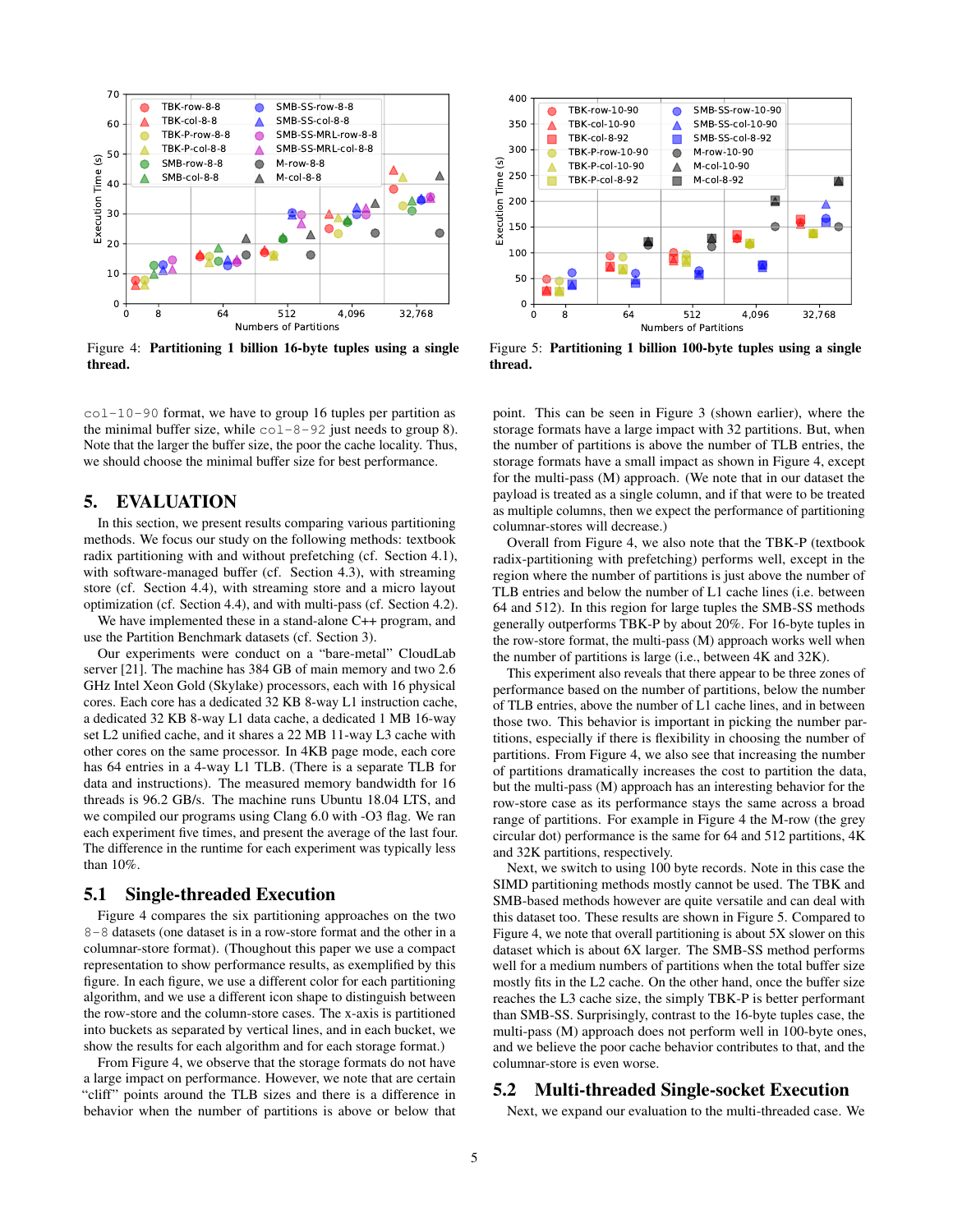<span id="page-5-0"></span>

Figure 6: Partitioning 1 billion 16-byte (8-8) tuples using 4 Figure 0: Fartitioning 1 billion 10-byte (0-0) tuples using 4<br>Figure 7: Partitioning 1 billion 100-byte tuples using 4 threads.

<span id="page-5-1"></span>

Figure 8: Partitioning 1 billion 16-byte (8-8) tuples using 16 Tigure 6. Tartitioning 1 billion 100-byte (0-0) tuples using 10<br>threads.

have run the experiments with 4 (cf. Figures [6](#page-5-0) and [7\)](#page-5-0) and 16 threads (cf. Figures [8](#page-5-1) and [9\)](#page-5-1).

Overall, the observations from the single-threaded experiments hold. We also note that 1 to 4 threads performance scales nicely across all methods by about 4X (these results are omitted in the interest of space), but from 1 to 16 the overall performance scales by about 12X, as the memory bus saturates in most cases.

For the 100-byte columnar-store, we find in some case (e.g., 4K partitions with 4-thread) the  $col-10-90$  format is much slower compared to the col-8-92 counterpart. As described before (cf. Section [4.6\)](#page-3-4), the former needs to pack twice as many tuples as the latter. We note that for the 256-bit version of streaming writes, in both the 10-byte and the 90-byte column cases, we need to group 16 tuples to align the boundary of the streaming write width, while the 8-byte and 92-byte needs to group just 8 tuples, and thus may encounter many more unaligned output addresses that can not leverage the streaming writes. This situation gets worse as the number of threads increase.

# 5.3 Data Skew

In this section, we present the results with skewed data. The skewed datasets for 16-byte tuples (cf. Figure [10,](#page-6-2) [12,](#page-6-3) and [14\)](#page-7-28) were generated according to the Zipf distribution ( $\alpha = 1.0$ ), while





the dataset with 100-byte tuples (cf. Figure [11,](#page-6-2) [13,](#page-6-3) and [15\)](#page-7-28) was generated according to the skew settings in the Sort Benchmark, where 3 out of 4 tuples are skewed.

Compared with the uniform dataset case, we observe that radix partition is resilient to data skew, due to its technique of using prefix sum calculations to determine the output destinations. The behavior when using single-thread (Figure [10](#page-6-2) and Figure [11\)](#page-6-2) is similar for the 4 threads (Figure [12](#page-6-3) and Figure [13\)](#page-6-3) and 16 threads cases (Figure [14](#page-7-28) and Figure [15\)](#page-7-28).

#### 5.4 Discussion

Table [3](#page-6-4) describes the recommended partition strategies, depending on the number of partitions. When the number of partitions is less than that of TLB entries, the textbook approach with prefetching is a good choice. If we have at least one L1 cache line for each partition, i.e. the number of partitions is between the number of TLB entries and the number of L1 cache lines, then the streaming store approach is often the best performer (by about 20% over the textbook method). When the number of partitions is more than the number of L1 cache lines, TBK-P starts to become the algorithm of choice in general, except when partitioning dataset that are in the row-store format and have "small" tuple sizes (16 bytes or smaller). This exceptional cases is better handled using the multi-pass (M)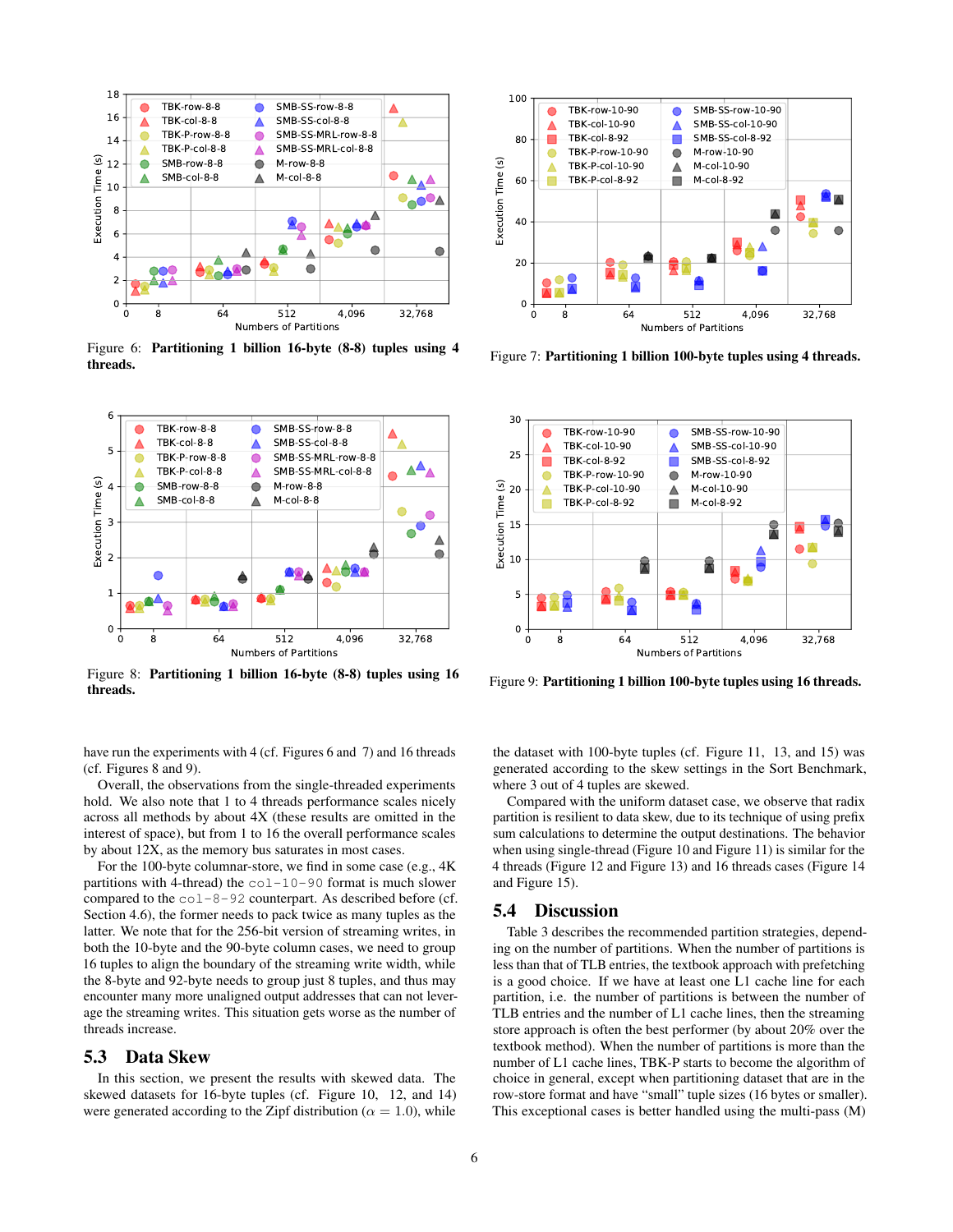<span id="page-6-2"></span>

Figure 10: Partitioning 1 billion 16-byte tuples with skew using a single thread.

<span id="page-6-3"></span>

Figure 12: Partitioning 1 billion 16-byte (8-8) tuples with skew using 4 threads.

method. Thus, for the algorithms that we compare in this paper, the simple TBK-P appears to be the algorithm of choice if a database implementer had to pick just one methods to implement.

<span id="page-6-4"></span>

| # partitions                   | TBK-P | SMB-SS | м |
|--------------------------------|-------|--------|---|
| $\epsilon = 64$ (#TLB entries) |       |        |   |
| $\leq$ = 512 (L1 cache lines)  |       |        |   |
| > 512                          |       |        |   |

† Choose for small (no larger than 16 bytes) tuples in the row-store format.

Table 3: Partitioning Strategy (for the Intel Xeon Skylake processors).

We also suspect that there is another performance "cliff" point around the number of caches lines in the L2 cache (16K), and the use of a SIMD method may be worth investigating. But, we leave that investigation as part of future work.

# <span id="page-6-0"></span>6. RELATED WORK

Data partitioning as an important step for parallel data processing, and has been well studied in the community. Boncz et al. [\[8\]](#page-7-1) identified the TLB thrashing problem, and proposed multi-pass radix-cluster algorithms where in each pass the number of parti-



Figure 11: Partitioning 1 billion 100-byte tuples with skew using a single thread.



Figure 13: Partitioning 1 billion 100-byte tuples with skew using 4 threads.

tions is bound by the TLB capacity. Satish et al. [\[23\]](#page-7-8) optimizes the partition algorithm by introducing software-managed buffers. Kim et al. [\[16\]](#page-7-2) leverages SIMD for partitioning data. Polychroniou et al. [\[20\]](#page-7-4) conduct a comprehensive analysis on data partitioning in multiple dimensions, including multiple partitioning approaches (i.e., hash, radix, and range) memory hierarchy (in-cache or not), memory usage (in-place or not), and NUMA awareness. They later proposed the SIMD approach for partitioning tuples in the columnarstore [\[19\]](#page-7-14). Schuhknecht et al. [\[25\]](#page-7-18) compared various implementations of radix partitioning using row-store formats when using a single thread, including software prefetching, software-managed buffer, non-temporal streaming store, and proposed the micro layout optimization. Kara et al. [\[15\]](#page-7-19) proposed fast FPGA accelerated partitioning techniques. The applicability of these and other methods is shown in Table [1.](#page-2-0) No previous work takes a comprehensive look at data partitioning.

# <span id="page-6-1"></span>7. CONCLUSIONS AND FUTURE WORK

In this paper, we examine the crucial data partitioning primitive and highlight the need to take a broader perspective considering a range of data characteristics when designing and evaluating algorithms for this operation. A high-level summary of which methods